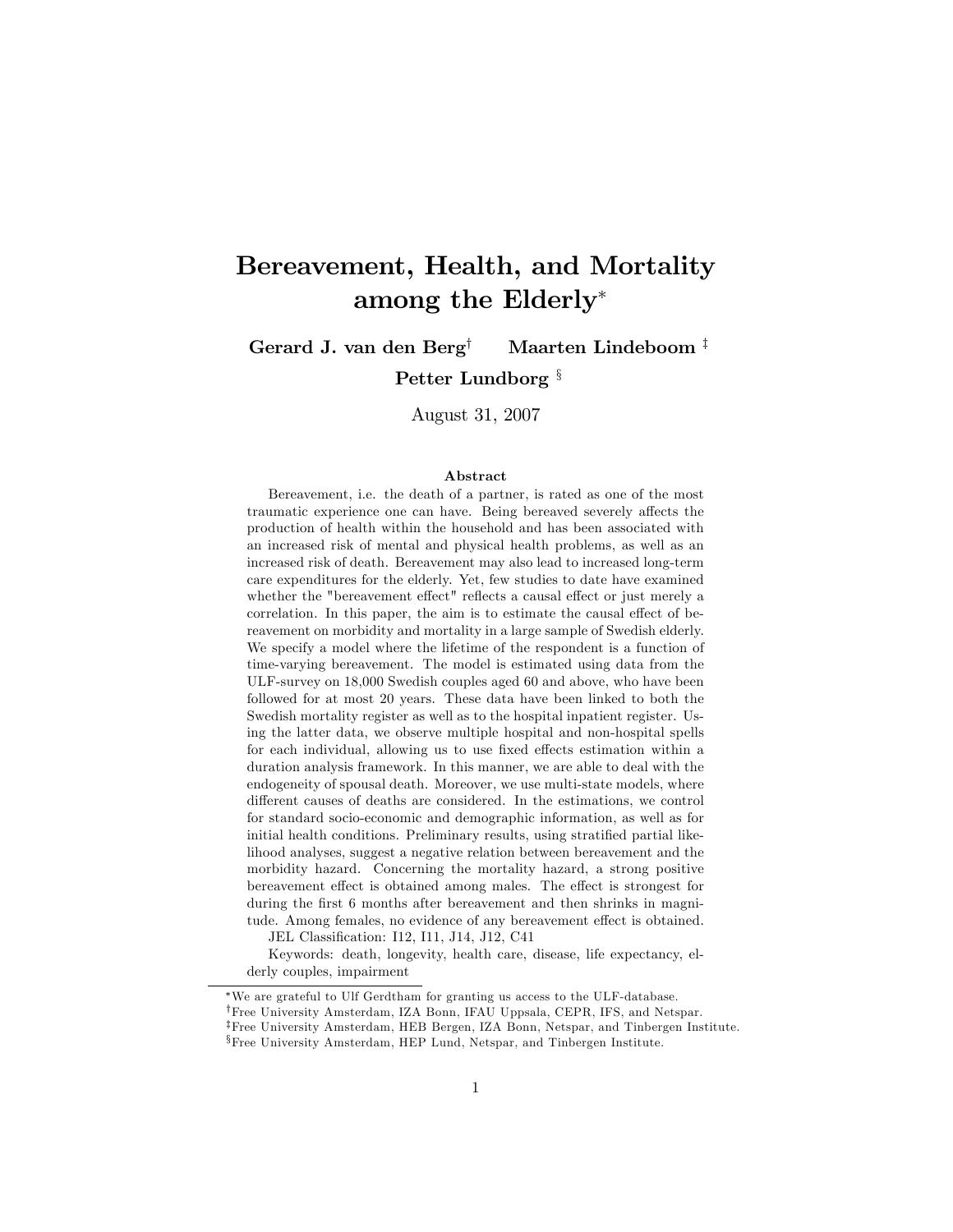## 1 Introduction

Health becomes more unevenly distributed at advanced ages. While some individuals remain healthy, other face severe cognitive and physical problems. Such health disparities, to a great extent, reflect events that occurred and decisions that people have made during the course of the life cycle. At the same time, major life events at advanced ages, like the loss of a partner, having an accident, or facing a sudden drop in income, can have severe health consequences. For policy purposes, it is important to know how important such events are, whether there are differential effects for different subgroups, and what kind of interventions limit the effects of such adverse shocks.

In this paper, we focus on a specific event occuring at advanced ages: the loss of a partner, i.e bereavement. Losing a partner is an inevitable event that will happen to all couples that remain together. Bereavement has also been rated as the most traumatic experience one can have (Holmes & Rahe, 1967). It has been associated with an increased risk of mental and physical health problems as well as an increased risk of death (e.g. Bowling, 1987; Bowling, 1994; Lichtenstein, Gatz, & Berg, 1998; Chen et al., 1999; Nystedt, 2002; Ott & Lueger, 2002; van den Berg et al., 2006).<sup>1</sup>

While a large number of studies have found a positive correlation in morbidity and mortality among spouses, few studies have convincingly estimated a causal effect of bereavement. The basic problem is that several, very different, stories may explain a correlation in morbidity or mortality among spouses. First of all, the death of a beloved one may have a direct adverse effect on the health of the surviving partner, thereby increasing his or her mortality risk. Increased stress levels or an impaired immune system following bereavement have been suggested as explanations (Parkes et al., 1969; Jones & Goldblatt, 1987; Kaprio et al., 1987; Stroebe & Stroebe, 1993). More generally, the death of a partner may lead to losses in economics of scale and specialization within the household, leading to reduced consumption possibilities, and thereby adversely affecting the health of the surviving partner (Nystedt, 2002). Yet another suggested explanation is that the death of a spouse reduces the supply of informal care and social support, provided either by the deceased partner or the household's joint social network. It is well known that the spouse is the most important informal care-giver among elderly people. Social support networks have been found to be a buffer against stressful life events (Harlow et al., 1991; Shye et al., 1995).

While these theories suggest a causal effect of bereavement on morbidity and mortality, a second strand of theories highlight the role of non-causal mechanisms. It is well known, for instance, that individuals tend to marry people with similar tastes and characteristics. Such positive assortative matching in the marriage market along dimensions such as health and health-related behaviour may therefore induce a positive correlation in morbidity and mortality risk between spouses (e. g. Jones & Goldblatt, 1987; Lichtenstein et al., 1998). Moreover, married couples share a variety of exogenous risk factors. Sharing the

<sup>&</sup>lt;sup>1</sup>In the Webster's II New College Dictionary (1999) bereavement is defined as being deprived of something that one holds dear.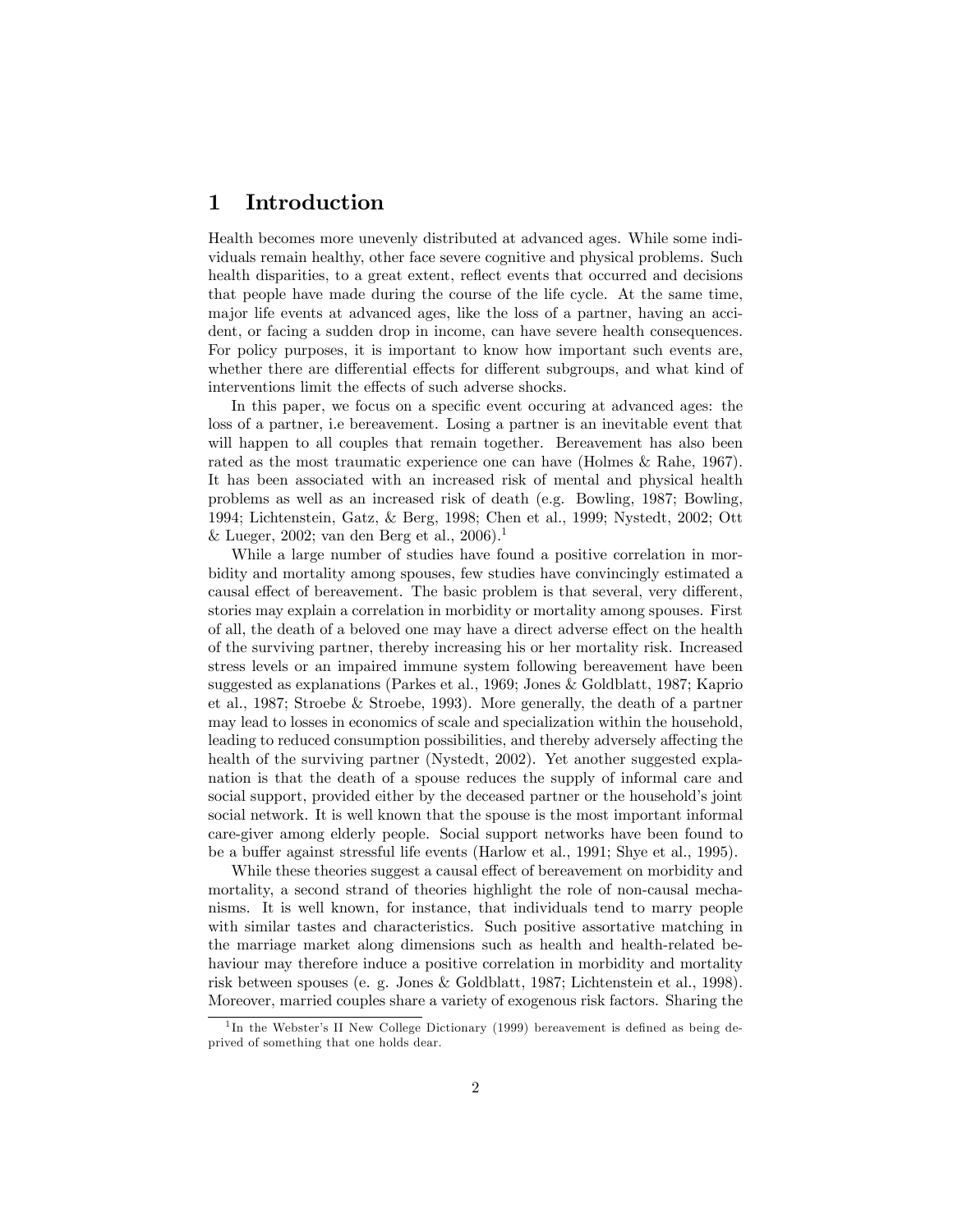same degree of pollution, facing the same neighbourhood characteristics, and being exposed to the same disease environment may again induce a correlation in morbidity and mortality risk between spouses.

Naturally, understanding the sources of spousal correlation in morbidity and mortality risks is important for policy purposes. Designing appropriate policies is dependent on having knowledge about the causal effect of bereavement on the health of the remaining partner. Understanding the mechanism behind the "bereavement effect" is also important for the general understanding of health disparities and health dynamics at advanced ages.

In this paper, our aim is to estimate the causal effect of bereavement on morbidity and mortality. Our empirical anaysis is based on a data set covering about 18,000 married couples aged 60 and over during the period 1980-2000. The data originate from the Swedish Longitudinal Study on Living Conditions (ULF). These data have been linked to both the Swedish mortality register and the hospital inpatient register. The former collects information on the date and cause of death for both the main respondent and his/her spouse, whereas the latter records the dates and causes of all hospital discharges over a 20 year period for the main respondent. Using the latter data, we observe multiple hospital and non-hospital spells for each individual. We therefore specify models that allow for unobserved individual effects in a flexible way. Similar to Lindeboom & Kerkhofs (2000), where sickness and work spells of teachers within the same school are allowed to be related by a latent common factor, we allow hospital and non-hospital spells of the same individual to be related by a latent common factor. We will use a stratified partial-likelihood approach to estimate the regression coefficients of this model, which allows for nonparametric baseline hazards that may be different for each individual and each type of transition. In this manner, we are able to adress some of the potential endogeneity of the bereavement variable. In the regressions, we control for standard socio-economic and demographic information, as well as for initial health conditions.

Our results suggest very different effects of bereavement on morbidity and mortality. For morbidity, the results from the stratified partial likelihood models in most cases suggest a negative relationship between bereavement and the morbidity hazard. This actually suggests a lowered risk of morbidity following bereavement. One interpretation of this result is that bereavement reduces the care-giving burden of the surviving partner and thus improves health. For all-cause morbidity, the effect is found only for the first 6 months following bereavement. Examining separate causes, however, reveals that the effect of bereavement differ by cause. For circulatory diseases, for instance, the relationship between bereavement and the hazard is negative for the first 6 months following bereavement, but then turns positive and significant for 12 or more months after bereavement for females. For mental and behavioural disorders, however, bereavement seems to reduce the hazard for all periods after bereavement for females.

The results for the transition away from morbidity, i.e. from hospital to nonhospital, suggest a different pattern. Being bereaved is now negatively related to the hazard of leaving hospital. Since individuals at hospital may be the ones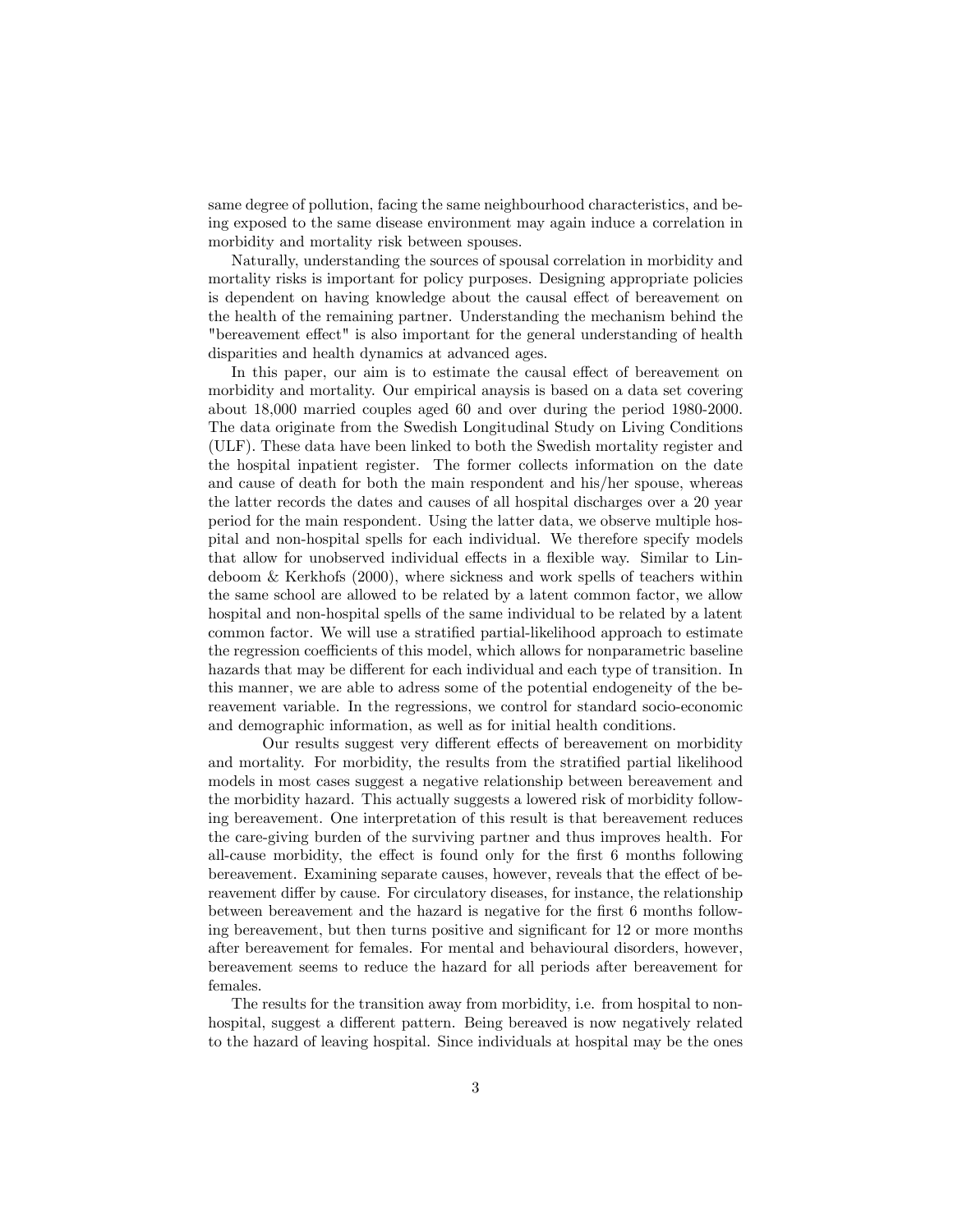being taken care of, there is no reduced care-giving burden for these individuals and, hence, no increased risk of leaving hospital.

For mortality, the results suggest a strong bereavement effect among males. The effect is strongest during the first 6 months and then gradually declines. Considering separate causes of death, the effect is especially pronounced for myocardial infarction and cancers. Among females, no evidence of any bereavement effect on mortality is obtained.

The structure of the paper is as follows: Section 2 provides some background to our study, while Section 3 introduces the data used. Section 4 introduces the empirical method and the empirical results are then discussed in Section 5. Section 6 concludes.

# 2 Background

Some of the empirical Öndings in the bereavement literature may be interpreted within a simple household economics framework. First of all, we note that some of the beneÖts of marriage, compared to living as single, has been attributed to the expansion of consumption possibilities (Becker, 1991). In line with this, marriage has been found to correlate with improved health, as well as a variety of positive outcomes, such as income, wealth and overall life satisfaction (Hu and Goldman, 1990; Coombs, 1991; Joung et al. 1994; Waite and Gallagher, 2000; Van Poppel and Joung, 2001). Some of these benefits relate to the degree of specialisation within the household and to the utilisation of economics of scale.

As widowed, any specialisation that generated consumption gains as married may instead constitute a disadvantage. The disadvantage is directly related to the degree of specialisation, since a higher degree of specialisation within the household also will increase the divergence between the optimal behaviour as married compared to being single. Such divergence requires more or less adaption to take place once bereaved, possibly affecting health through stress and accidents (Nystedt, 2002). Psychological stress has been found to be associated with heart disease, arrythmias (irregular heartbeat), as well as changes in the pulse rate, blood pressure, stroke volume, clotting time, and cardiac output (Parkes et al., 1969). Households with a stronger degree of specialisation could therefore be expected to suffer more following bereavement and experience more stress-related health impairments.

Naturally, the partner that is less specialised in skills that are important for running a single-person household would suffer the most following bereavement. The traditional division of labour typically assigns the wife the role of the homemaker and home producer and the husband the role of the breadwinner. If skills in household production are important in a single-person household, widows are typically better equipped for a life as singles compared to widowers. This is consistent with empirical evidence, suggesting that males are at greater risk than females following bereavement (Jones & Goldblatt, 1987; Kaprio et al., 1987; Bowling, 1994). Older widowers commonly experience difficulties in perform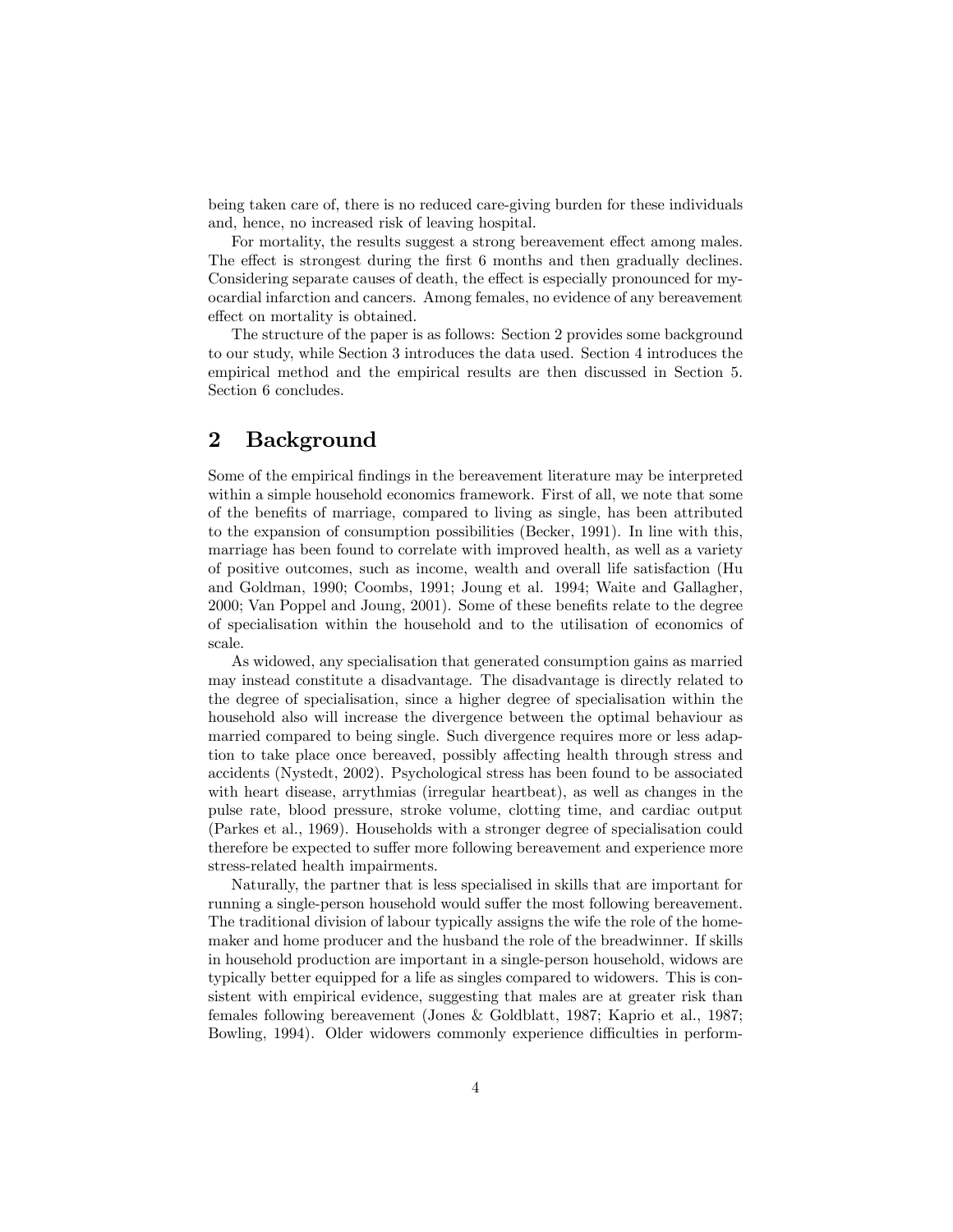ing house keeping chores like cookin or cleaning, which may lead to insufficient caloric intake and otherwise unhealthy living conditions. In line with this, it has been suggested that the higher relative mortality risk of males compared to females following bereavement is partly due to the "loss of a homemaker and housekeeper" (Bowling, 1987). For females, the evidence is mixed as to whether or not there exists any bereavement effect at all. It should be noted, though, that females may suffer from a greater loss of income following bereavment, since the husband typically is the breadwinner in the household (e.g. Hurd  $\&$ Wise, 1989; Bernheim et al., 2003).

Gender differences in mortality risks at advanced ages also suggest an unequal distribution of health within elderly couples. Typically, the husband is in worse shape than his wife, meaning that the burden of caregiving will be disproportionaly put on the wife. Bereavement will in this case be more damaging to the husband than the wife, providing an additional explanation for the mortality risk gender gap. For the surviving wife, the death of a partner may, although painful, actually reduce the caregiving burden and thereby be beneficial for health (Schultz et al., 1995).

Greater age has been found to reduce the effect of bereavement on mortality (Kaprio et al., 1987; Lichtenstein et al., 1998). Expectations may play a role here. With higher age, widowhood is more anticipated, meaning less stress and more time to prepare for a life as a widow. At younger age, bereavement is less expected and causing more intense grief symptoms. It should be noted, though, that the ability to adapt to changing living conditions may also decrease with age, making the effect of age on the bereavement effect an empirical issue.

Little evidence exists for any *socio-economic* differences in the effect of bereavement on mortality risk. The few studies that have taken socio-economic differences into account find no evidence for any such differential effects (Parkes et al., 1969; Bowling, 1994; van den Berg et al., 2006). While greater income and/or education may provide the surviving spouse with resources to cope with some of the negative effects of bereavement, there may be opposite effects as well. The same factors may be related to the quality of the match and to the distribution of resources between the spouses, making clear-cut predictions difficult.

A comment on re-marriage is warranted. While re-marriage following bereavement was common in the 19th century in Sweden, today's re-marriage rates for people above 60 are very low. There are several possible explanations for this. In the 19th century and early 20th century, re-marriage was in many cases a necessity for surviving in the absence of social security systems, whereas today's widows are able to claim widow retirement benefits. Moreover, widows re-marrying in Sweden lose their right to claim widow retirement benefits, providing a strong disincentive to re-marry at old ages.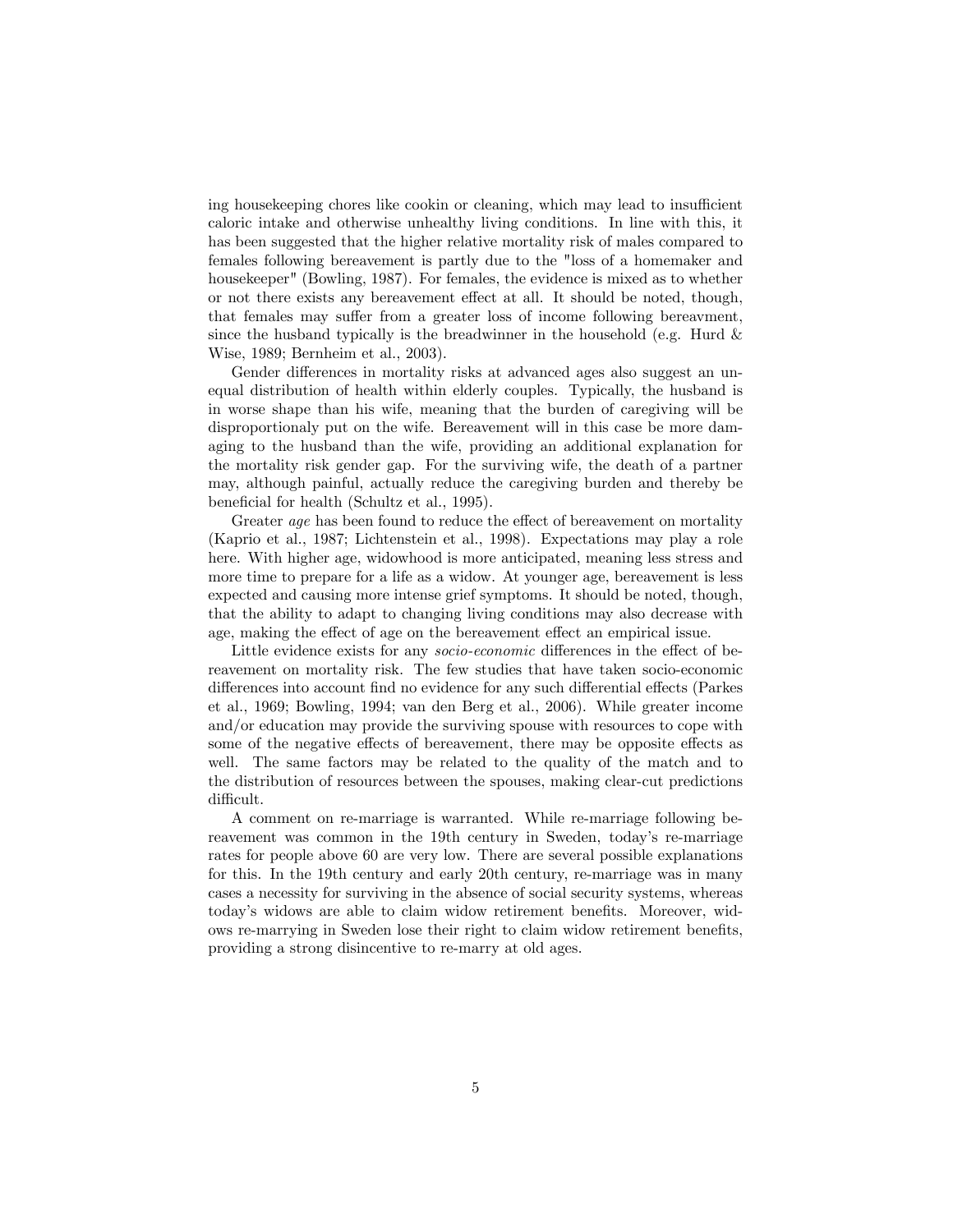### 3 Data

In our analyses, we use data from the Swedish Study of Living Conditions (ULF) for the period 1980-2000. The ULF study consists of annual interviews of about 7,000 individuals, conducted by Statistics Sweden. Interviews are conducted mainly through face-to-face interviews but telephone interviews are also used in a smaller number of cases. The sampling population consists of all adults aged 16-84 that are permanently living in Sweden and the interview objects are randomly drawn from the Total Population Register. At each wave, about 40% of the respondents are included in a rotating panel in which respondents are re-interviewed in 8 year intervals. The total number of interviews for the period 1980-2000 is 132,867 and the response rate in the ULF waves is typically about 80 percent.

The ULF database provides extensive socio-economic and demographic information, as well as detailed information on health and health-related behaviour. Although ULF is not a household survey, certain information about the spouse is provided.

The information provided through the interviews has been complemented with register data by Statistics Sweden. Especially useful for our purpose is the linkage to the National Causes of Death Register, which records all deaths of individuals who have a permanent residence in Sweden. The register includes the date of death, place of death, underlying cause of death (through the International Classification of Diseases, ICD), and up to the 6th contributing cause of death for the whole period 1980-2000. This allows us to follow changes in vital status of the respondent from the date of his/her first interview up until the year 2001. The same information is provided for the respondent's spouse.

The interview data has also been linked to data from the National Hospital Patient Register. This register provides information on all hospital discharges at Swedish hospitals and includes information on date of admission and discharge. Moreover, it includes both main diagnosis and contributing causes according to the International Classification of Diseases. Unfortunately, no information is provided on the spouse's hospital discharges. The information from the Hospital Patient Register is available for the period 1980-2000 for all respondents, with some exceptions.<sup>2</sup>

From the 132,867 observations in ULF, we first restricted our sample to those aged 60 and above and those who were married at any interview during the period 1980-2000. We did not include individuals co-habitating, since no information on the death of the partner was given for these individuals. For those interviewed only once we have to assume that marital status was unchanged until own death, death of the spouse, or to the end of the observation window in 2001. For individuals being interviewed two or three times, we are able to examine if the individual is still married with the same person at the second and

<sup>2</sup> There are some exceptions, since complete coverage by the hospital register was not reached until 1987. During the 1980s, Sweden was divided into 25 counties. In 1980, 8 of these were not covered by the hospital register. The number of counties then increased year by year and in 1986 only 1 county was not covered.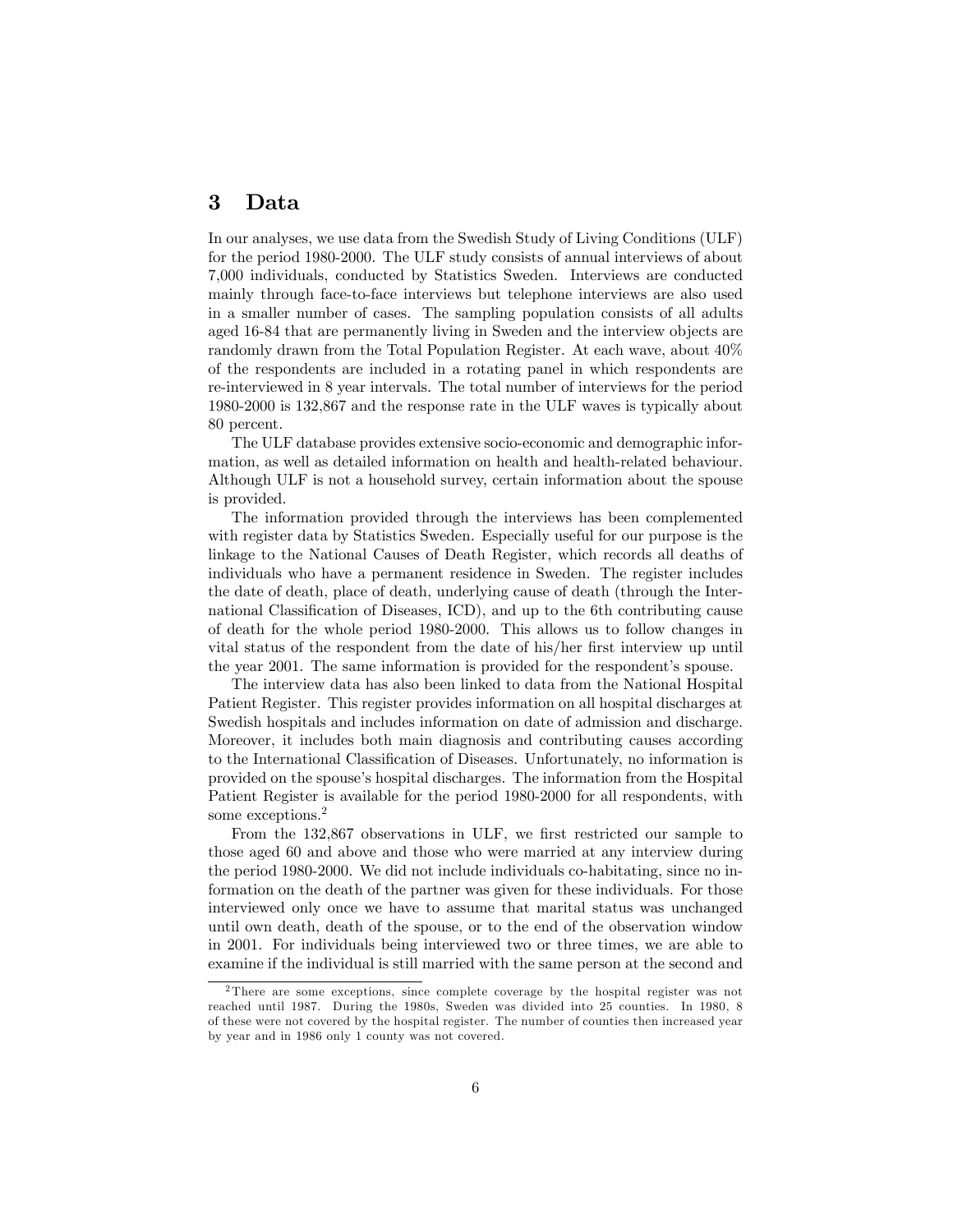third follow-ups. After that, we cannot, again, observe any changes in marital status. The age limit of 60 was chosen, since divorce and re-marriage is very uncommon above this age.

Imposing the age limit of 60 left us with 36,177 observations, where 35,959 remained after deleting missing responses to some of the explanataroy variables. Out of these, roughly one third, or 21,930 observations, were selected, since they referred to individuals having been married at some occasion during the period 1980-2000. For individuals reporting being married, but having reported being unmarried at earlier interviews, we only included the former observations, resulting in a drop of 40 observations. We also dropped observations on individuals reported being married, but that on later follow-ups reported being divorced, leading to a drop of 95 observations. In 8 cases we could observe the widow cohabitating at a later wave after his/her spouse's death. These observations were dropped. This left us with 21,787 observations

Since our analysis require the exact date of death, as well as date of interview, we had to delete 17 observations were the date was mis-coded or missing. In addition, we dropped all observations were the interview was conducted after  $1/1$  2001. The reason is that the mortality data in ULF is recorded until  $1/1$ -2001 and any deaths after that date is not recorded. This resulted in a loss of 69 observations.

In some cases, the death of the spouse occured at the same year as the interview, but before the actual date of the interview. In these cases, the main person was still registered as married, since widowhood is not registered in the population register until the following year. Since we were unable to tell if the individual actually had re-married the same year or if it just reflected that widowhood was not registered until the next year, we dropped these 123 observations.

In three cases, the spouses died on the exact same date. Since it was impossible to tell who died first in these cases, we deleted these observations. This leaves us with 21,575 observations, or 17,653 individuals. The number of females counted to 7,739 and the number of males to 9,914. For the analysis of hospital spells we also had to drop the respondents were information was not given in the hospital register. This resulted in a loss of 1,290 observations.

About 39% of the sample, or 6,897 individuals, were observed to die during the sample period. Out of these, 2,400 were females and 4,497 were males, with the average age of death being 79.8 and 80.6, respectively. In 3,837 cases were both the main respondent and his/her spouse observed to die. The main respondent was observed to die before his/her spouse in 1,996 cases, whereas the opposite was true for 1,871 cases. In the latter case, the average number of years alive following bereavement was 4.5 for males and 5.9 for females. In 3,060 cases were the spouse still alive when the main respondent died. We observe 6,345 cases where the spouse of the main respondent dies (3,664 widows and 2,681 widowers). The average age of bereavement was 77.6 and 82 for females and males, respectively. The average follow-up time, until death or censoring was 8.8 years.

Regarding hospital spells, 71% of the respondents have at least one recorded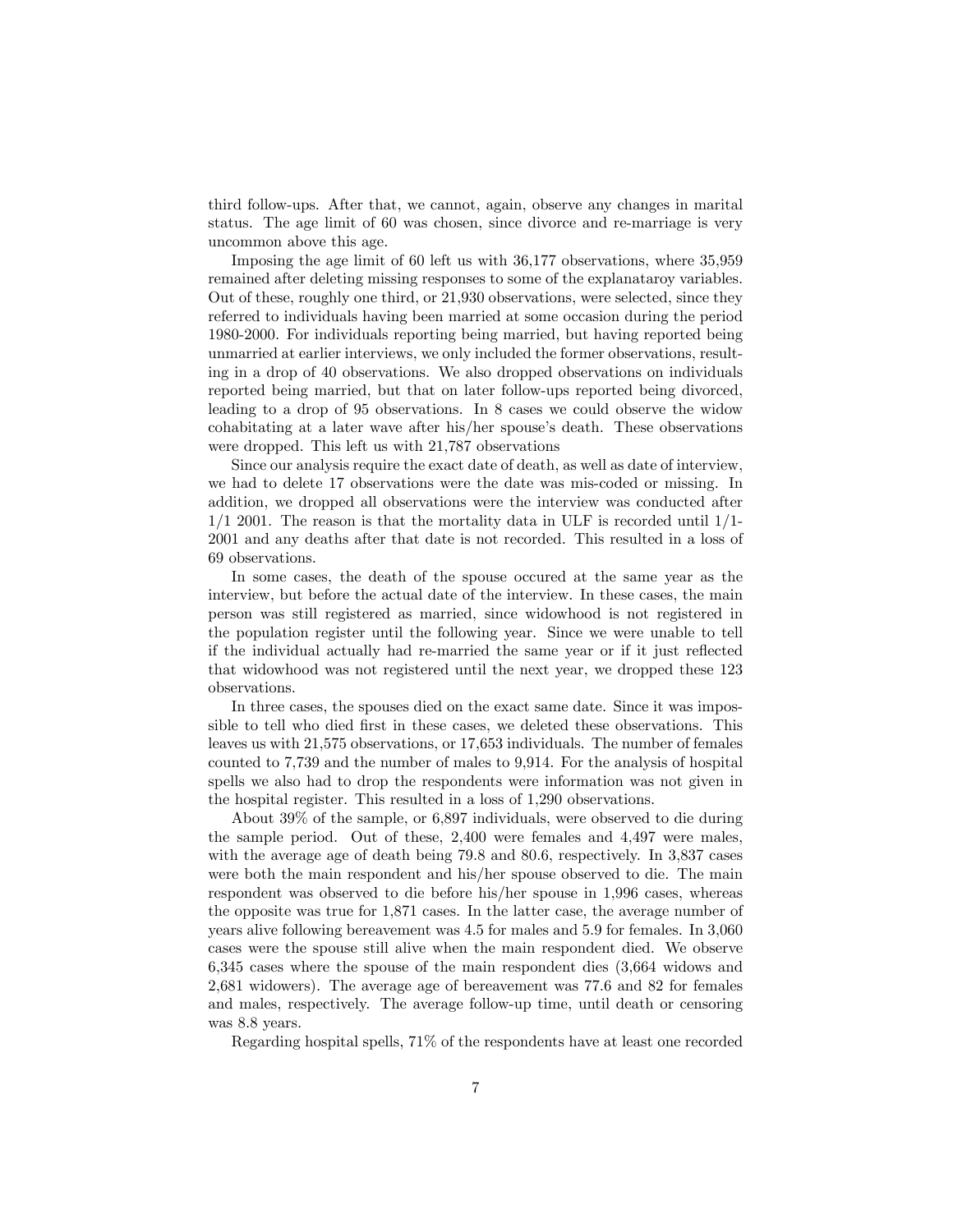hospital spell during the period. The average number of hospital spells was 3.3 and among those having at least one hospital spell, the average was 4.7.

#### 3.1 Variables

Besides the information given in the Hospital Patient Register, all ULF-waves provide information on the presence and number of diseases (according to ICD), such as infectious diseases, tumours, diabetes, blood diseases, mental diseases, eyes diseases, ear diseases, allergies, and about 20 more. Information is also included on damage due to accidents or violence, such as fractures. For each cause, information is provided on the age of onset of the disease and whether or not the individual receives regular medical treatment for the disease. In addition, information is given on self-reported health, any reduced work capacity due to long-term disease, degree of reduced work capacity (to pensioners; reduced capacity in any leisure activities), being able to run short distances, being able to walk in stairs, being able to get on a bus, being able to walk briefly, reduced eye-sight, and impaired hearing. All waves also include certain information on health-related behaviour, such as smoking and exercise.

In the empirical analysis we reduce the number of disease and accident categories to five major ones and one category that represents other diseses. We create 6 dummy variables, indicating the presence of any cancer, any respiratory diseases, any circulatory diseases, any mental disorders, any damage due to accidents and violence, and any other diseases. Moreover, we create a dummy variable indicating the presence of any activity limitation (whether or not the person could run a short distance, 100 meters, if in a hurry).

In ULF, information on income is based on register data from the National Tax Register. This includes information on wage earnings, self-employment earnings, disposable income and various benefits, such as pensions, sickness benefits, and social assistance. In our analyses, we use a measure of disposable income, provided by Statistics Sweden, that is consistent for the period 1980- 2000.

Education was derived from a question where respondents were asked to assign their highest attained level of education. We then created a binary variable, indicating whether or not the individual had a university level education. The classification was based on the Swedish SUN79 classification of education.

The number of children have been found to be an important predictor of the amount of informal care received (Bolin, Lindgren, Lundborg 2007). A greater number of children could therefore be expected to increase the supply of informal care, possible making the effect of bereavement less severe. We used a variable indicating the total number of children in the household of the respondent.

Country of birth may relate to cultural differences in coping with bereavement and to the available social network. We created a binary indicator of whether or not the respondent was born in Sweden.

Table 1 shows the mean of the main socio-economic and demographic variables.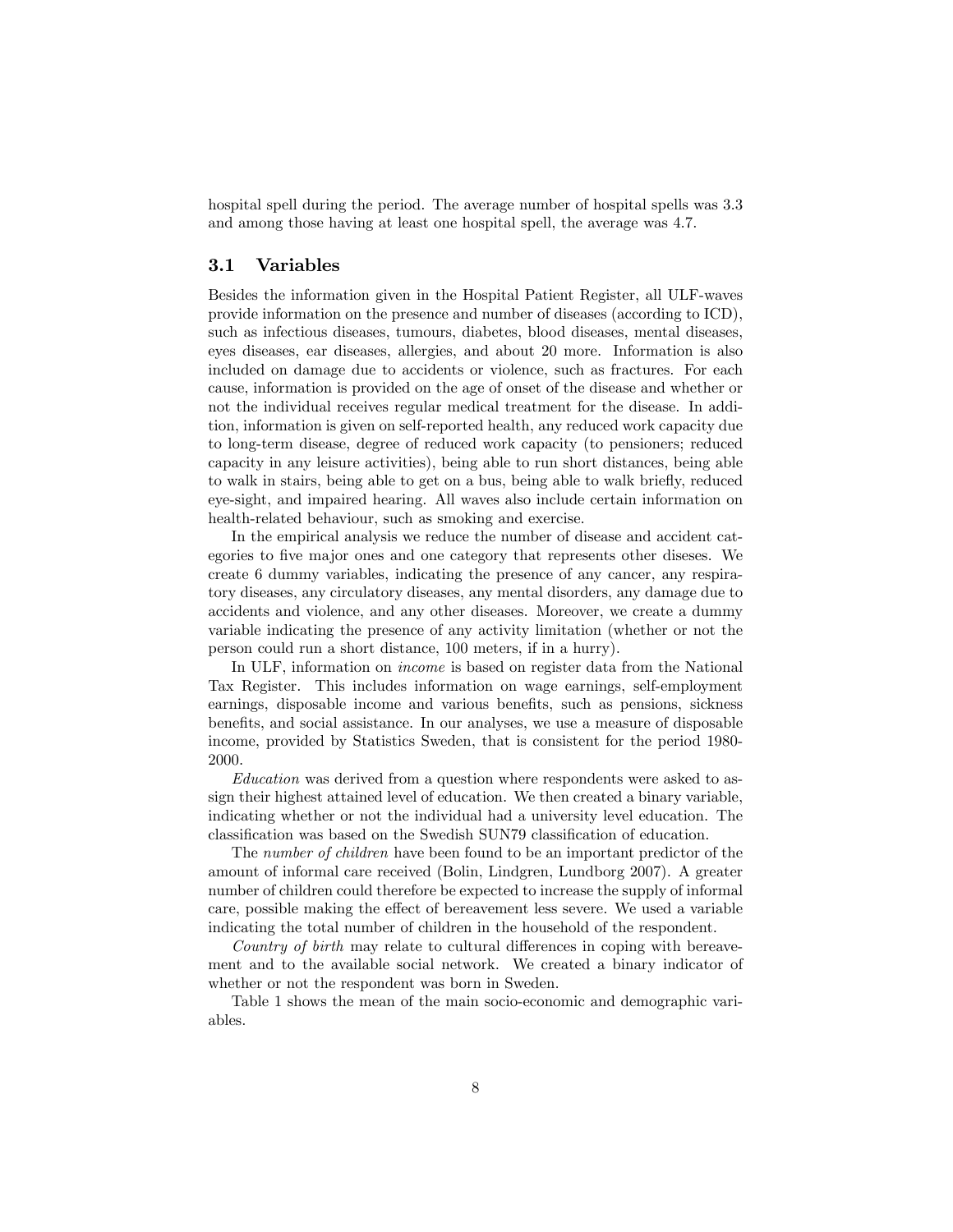| <b>Variables</b>             | Mean (in $%$ ) |
|------------------------------|----------------|
| Female                       | 44.1           |
| Age                          | 68.8           |
| University education         | 10.5           |
| Disposable income (in SEK)   | 594.3          |
| Number of children at home   | 0.1            |
| Born in Sweden               | 92.3           |
| Cancers                      | 2.5            |
| Endocrine diseases           | 9.5            |
| Mental disorders             | 2.5            |
| Circulatory diseases         | 34.6           |
| Outer violence and accidents | 4.6            |
| Other diseases               | 44.6           |
| Activity limitations         | 37.6           |
| Observations                 | 16,693         |

Table 1: Demographic and socio-economic characteristics of the main responent.

### 4 Empirical model

In our empirical analyses, we focus on the duration of hospital and non-hospital spells. The individual, i, may either be in hospital  $(H)$  or not in hospital  $(N)$ . A hospital spell may end either when the individual leaves hospital or when the individual dies. We define  $\theta^{H,N}$  as the transition from hospital to non-hospital and  $\theta^{H,D}$  as the transition from hospital to death. In the same manner, a nonhospital spell may end either by leaving for hospital or by dying. Let  $\theta^{H,N}$  and  $\theta^{H,D}$  denote the exit rates associated with these transitions. We assume the transition rates to be of the mixed proportional hazard type (MPH) and take it as:

$$
\theta^{K,L}(t; x, \eta_i^{K,L}, \beta^{K,L}) = \theta_0^{K,L}(t, \eta_i^{K,L}) \cdot \theta_1^{K,L}(x; \beta^{K,L}), \tag{1}
$$

where  $K, L \in \{H, N, D\}$  and  $K \neq L$ . The explanatory variable x includes socio-demographic factors, health, and an indicator variable of bereavement. The  $\eta_i^{K,L}$  term is unobserved and specific to individual *i*. Moreover, it may differ for each of the hazard rates considered. While the baseline hazard  $\theta_0$  is an arbitrary function of unobserved individual-specific heterogeneity and duration dependence,  $\theta_1$  is a function of observed characteristics x.

The individual exit times in each of the states considered can be treated as independent, under the assumption that all individual differences are fully captured by x and  $\eta_i^{K,L}$ . A nice feature is that the total-likelihood function then factorises into separate parts, where each part is associated with one of the transitions considered. The next step is to decide upon the estimation strategy, which to a large extent depends on the assumptions made regarding the baseline hazard,  $\theta_0^{K,L}(t, \eta_i^{K,L}).$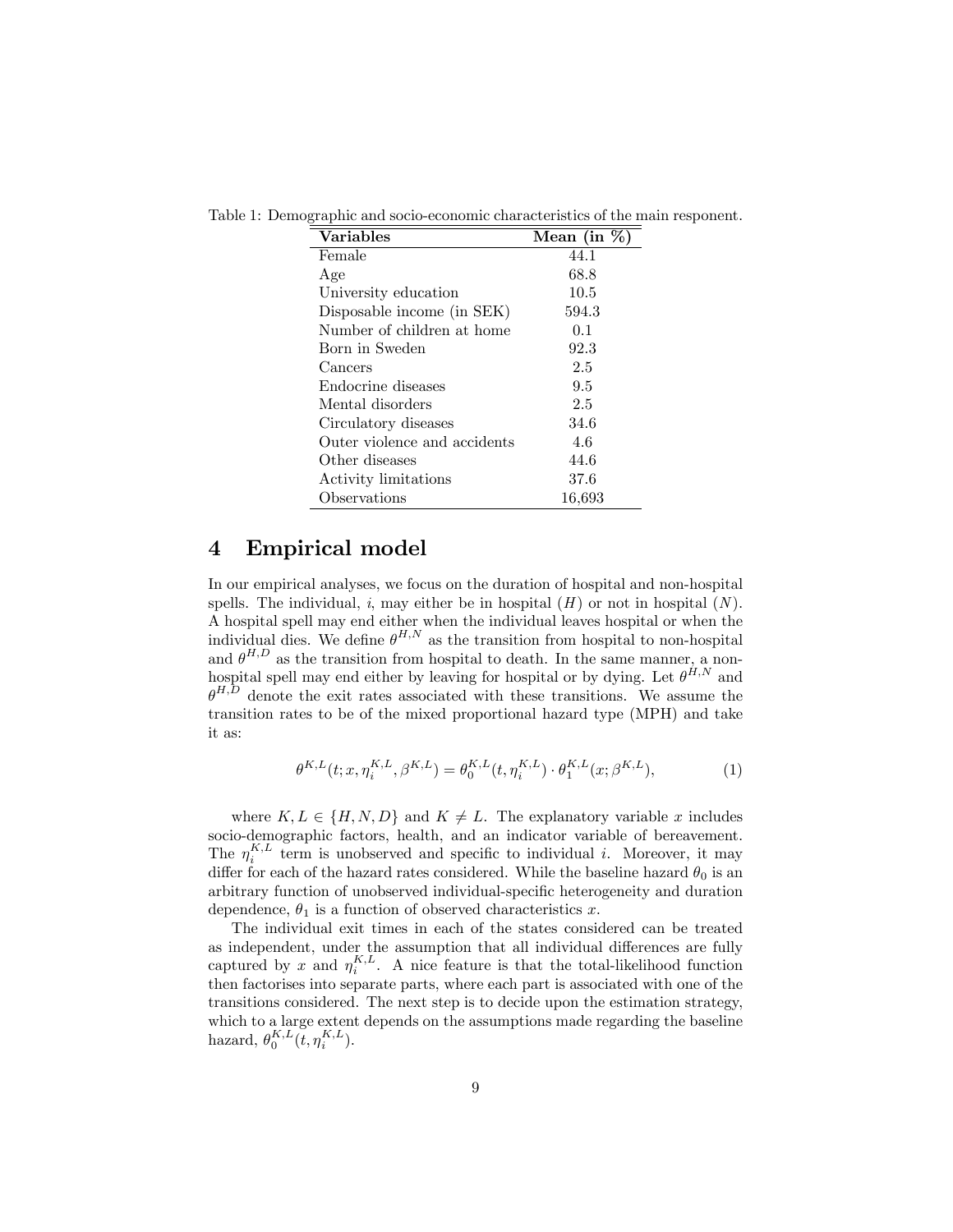Concerning the transition from being non-hospitalised to becoming hospitalised, and the other way around, we will apply the stratified partial likelihood approach, as described by Ridder & Tunali (1999). The baseline function is here treated as an arbitrary function of t and  $\eta_i^{K,L}$ . The baseline hazard may i then be written as  $\theta_0^{m;K,L}(t)$ , a flexible duration dependence function for each individual. This approach applies the traditional partial likelihood approach to strata, representing units, such as Örms, schools, familes, or individuals. In our case, the risk sets are replaced by individual-specific risk sets. This also means that all time-invariant fixed effects at the individual level will cancel out from the expression for the likelihood. The likelihood of a transition from state  $K$  to  $L$  may then be written as:

$$
\mathcal{L}_{spl}^{K,L} = \prod_{j=1}^{N_K} \left( \frac{\theta_1^{K,L}(x_i; \beta^{K,L})}{\sum_{K,L} \theta_1^{K,L}(x_i; \beta^{K,L})} \right)^{\delta_j^{k,L}}
$$
(2)

This model controls for some of the endogeneity of bereavement, since the latter is likely to be related to unobserved factors, reflecting marital sorting, common household and/or environmental effects, that also may relate to the probability of being hospitalised for the main respondent.

To apply the stratified partial likelihood estimator, we need a multivariate extension of the weak exogeneity assumption. In our case, this means that the covariate process must be independent of the occurence of exit of the same individual at some later date. This requires that the death of the spouse is not dependent on the occurence of exit by the main respondent at a later date. While this assumption is likely to be fulfilled in most cases, it may fail, at least theoretically, in some situations. If the main respondent has a lethal cancer, for instance, and know that he/she most likely may not survive one additional year, this information may cause the spouse to lose the life geist and even die before the main respondent. Such anticipation effects are likely to be weak, however, since such certain deaths are unusual and there exist uncertainty about the timing of the event.

#### 5 Results

#### 5.1 Bereavement and morbidity

In this section we will consider the relationship between bereavement and morbidity. We implement this by examining the transitions from being non-hospitalised to hospitalised, and vice versa, as a function of time-varying bereavement. First, we will estimate ordinary partial-likelihood models, where we also include controls for education, income, number of children, country of birth, and health variables as regressors. We will then contrast the results from the partial-likelihood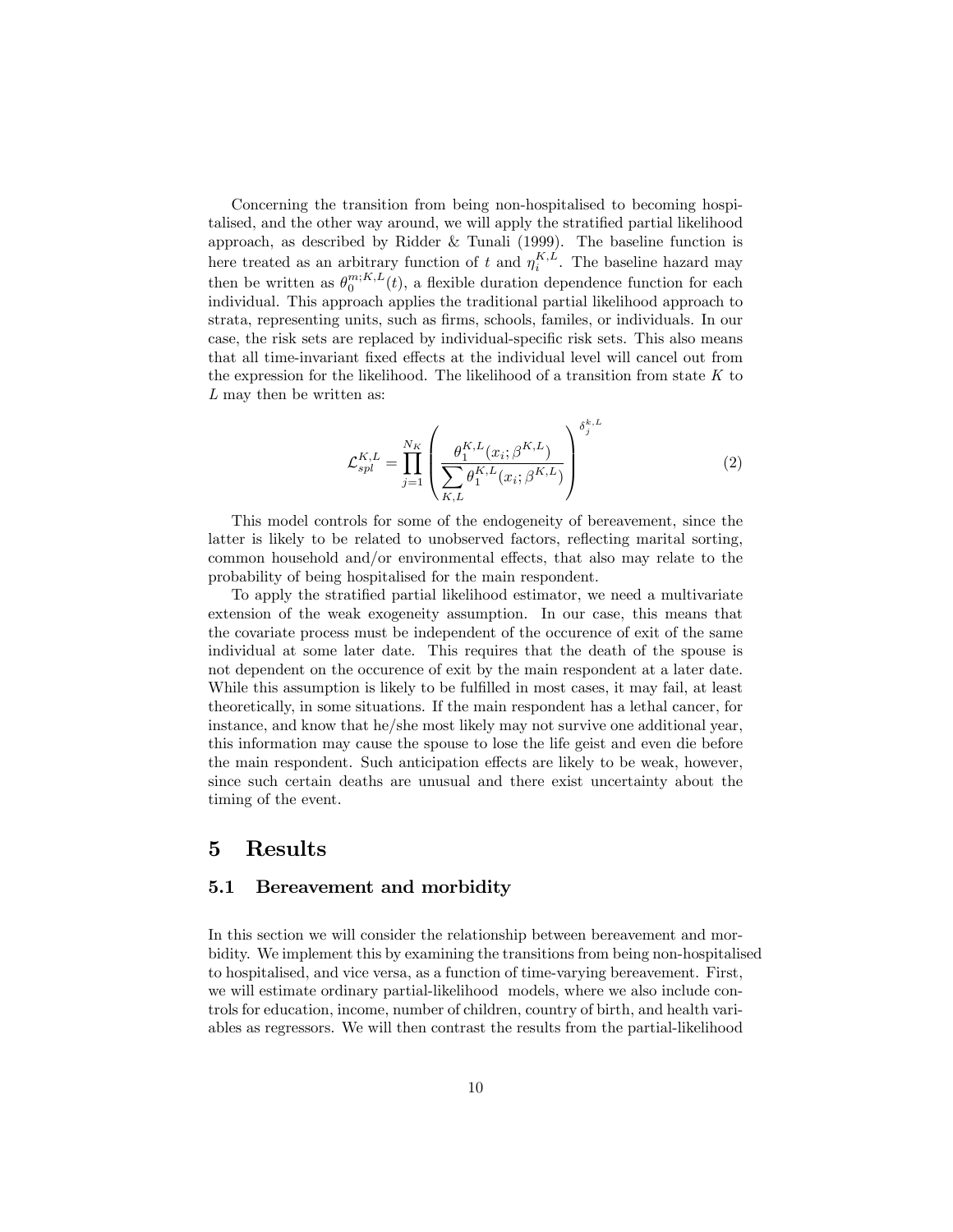models with those obtained using the stratified partial likelihood model. In the latter model, unobserved time constant facors will cancel out as they captured in the strata-specific baseline hazard.

Before moving into our empirical work, we also have to deal with the fact that the Örst observed spell of each respondent does not accurately describe the onset of risk. In other words, the onset of risk is in most cases at an earlier point in time than the time of the interview. This means that we have to deal with delayed entry, i.e. respondents becoming at risk at an earlier date but only being fully observed from the point of the interview. Since we have information from the hospital register on all hospital discharges for the respondents during the period 1980-2001, however, we can in many cases trace the onset of risk backward in time. To give an example; we observe a respondent being nonhospitalised at the date of the interview, lets say on the 10th of January 1988. When did he or she become at risk for being hospitalised? Almost surely it was not on the 10th of January 1988, but rather at some earlier date. Through the hospital register we may Önd out that the respondent was discharged from hospital on the 1th of January 1988, which then becomes the onset of risk. While we are able to use the information from the hospital register to identify the onset of risk in many cases, it was not possible if the onset of risk was before 1980. In this case, we are no longer able to identify the individuals in the hospital register. In these cases, we deleted the first spell, resulting in a loss of 8,506 spells. This still left us with 119,696 spells, making the loss amounting to less than 7% of all spells.

#### 5.1.1 Non-hospital  $\longrightarrow$  hospital

In Table 2, we show the results from both the ordinary partial likelihood model and the stratified partial likelihood, where the transition from non-hospital to hospital is examined. Starting with males, the estimates from the partial likelihood model shows a negative association between being bereaved during the first 6 months and the hazard. For periods longer than 6 months of bereavement, however, no significant correlations were obtained. For females, a negative assocation between bereavement and the hazard was also obtained. Here, the effect was even greater and also lasted up until 12 months after bereavement.

Most of the other explanatory variables show expected and similar effects among males and females. Age, income, education, and the health indicators are all significantly related to the non-hospital duration for both males and females. Age and income are positively associated with the hazard, while the opposite effect is obtained for education. The health indicators are all positively related to the hazard, while being born in Sweden is negatively related

Turning to the stratified likelihood estimates, the assocation between bereavement and the hazard becomes less in magnitude. Still, the assocation is significant and the sign does not change. For females, there is no longer any significant correlation after 6 months. The effect of age increases both for males and females. No estimates can be obtained for the other explanatory variables, since they are constant over time. To summarise, the estimates from the strati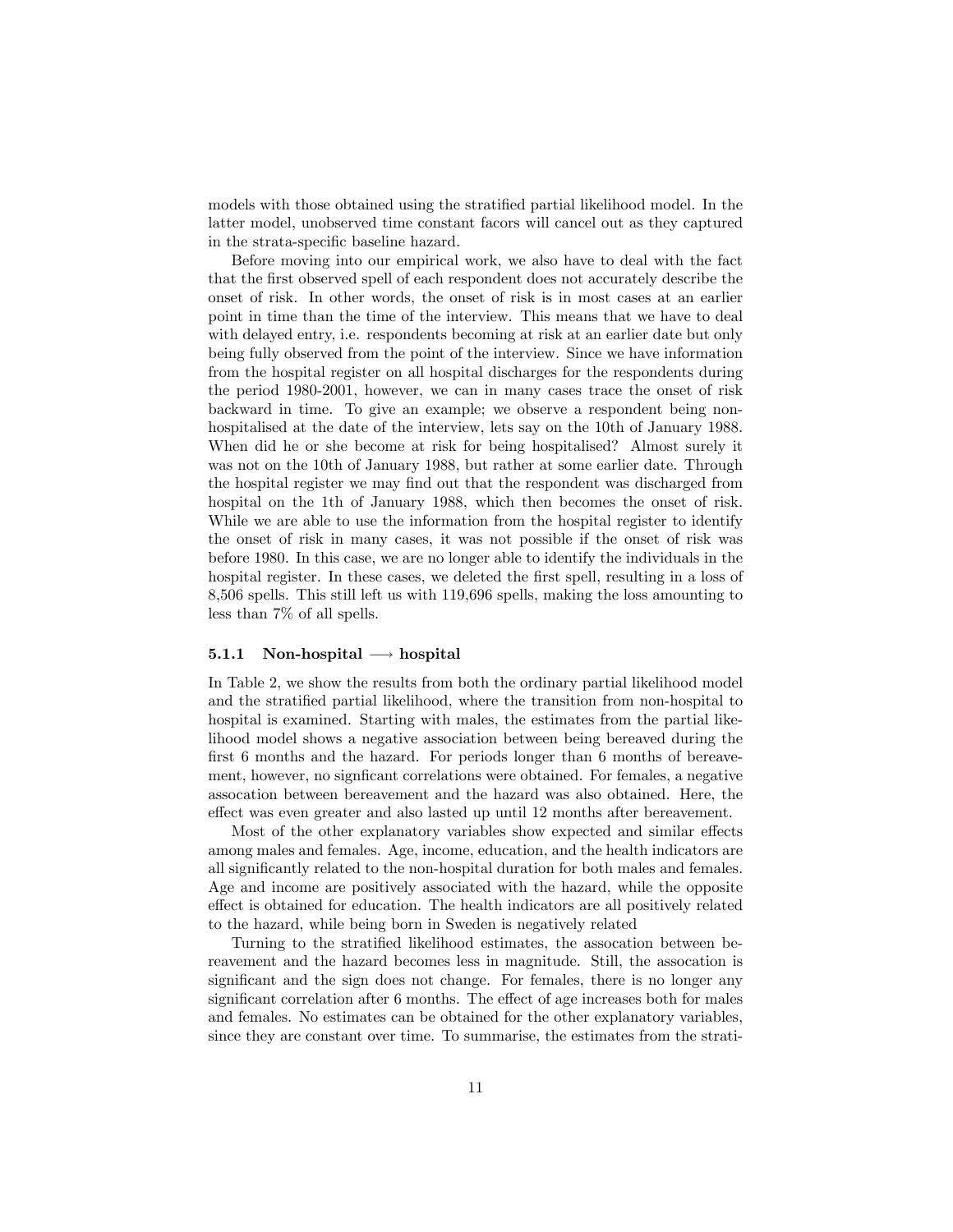fied partial likelihood model are not very different from those obtained with the ordinary partial likelihood model.

The negative effect of bereavement on the morbidity hazard may seem counterintuitive. There are, however, several possible interpretations. Among females, in particular, being bereaved will most often reduce the care-giving burden. The period before being bereaved may involve extensive care-giving tasks and the period after bereavement may therefore substantially reduce this care-giving load and actually improve health. For males, a more likely interpretation is that bereavement immediatly increases the death hazard and therefore reduce the risk of hospitalisation.

We next consider the relationship between cause-specific morbidity and bereavement. For this purpose, we investigate three different diagnoses; circulatory diseases, mental and behavioural disorders, and cancers. The results from the stratifed partial likelihood model are shown in Table 4, where only the coefficients of the bereavement variables are shown in order to preserve space. For males, the association between the beravement variables and morbidity due to circulatory diseases is negative but never significant. For females, however, several of the bereavement variables are significant. The variable indicating  $0-6$ months after bereavement is negatively and significantly related to the hazard of circulatory disease. The sign of the effect changes, however, after being bereaved for 12 months or more. Now, there is a significant and positive relationship, in accordance with the "broken heart" hypothesis.

Bereavement may lead to depression and thus trigger morbidity due to mental and behavioural disorders. For males, however, no evidence for any such effects were obtained, however. Among females, a negative and significant effect was obtained after being bereaved for 12 months or more.

#### 5.1.2 Hospital  $\longrightarrow$  non-hospital

Table 3 shows the results for the transition out of morbidity, i.e. from hospital to non-hospital. For males, there is a negative and significant assocation between the variable indicating months 12-48 after bereavement and the hazard of leaving hospital. For females, such a negative correlation is obtained only for months 0-6 after bereavement. This effect switches after being bereaved for 48 months or more and becomes positive and significant.

Among the other explanatory variables, age is negatively related to the hazard of leaving hospital for both males and females, while income shows a positive correlation with the hazard. For females, higher education is positively related to the hazard. As expected, most of the health variables show a negative correlation with the hazard of leaving hospital.

Next, employing the stratified likelihood model brings on some changes in the results. For males, the three variables indicating 6-12 months after bereavement, 12-48 months after bereavement, and 48 or more months after bereavement are now significantly and negatively related to the hazard of leaving hospital. For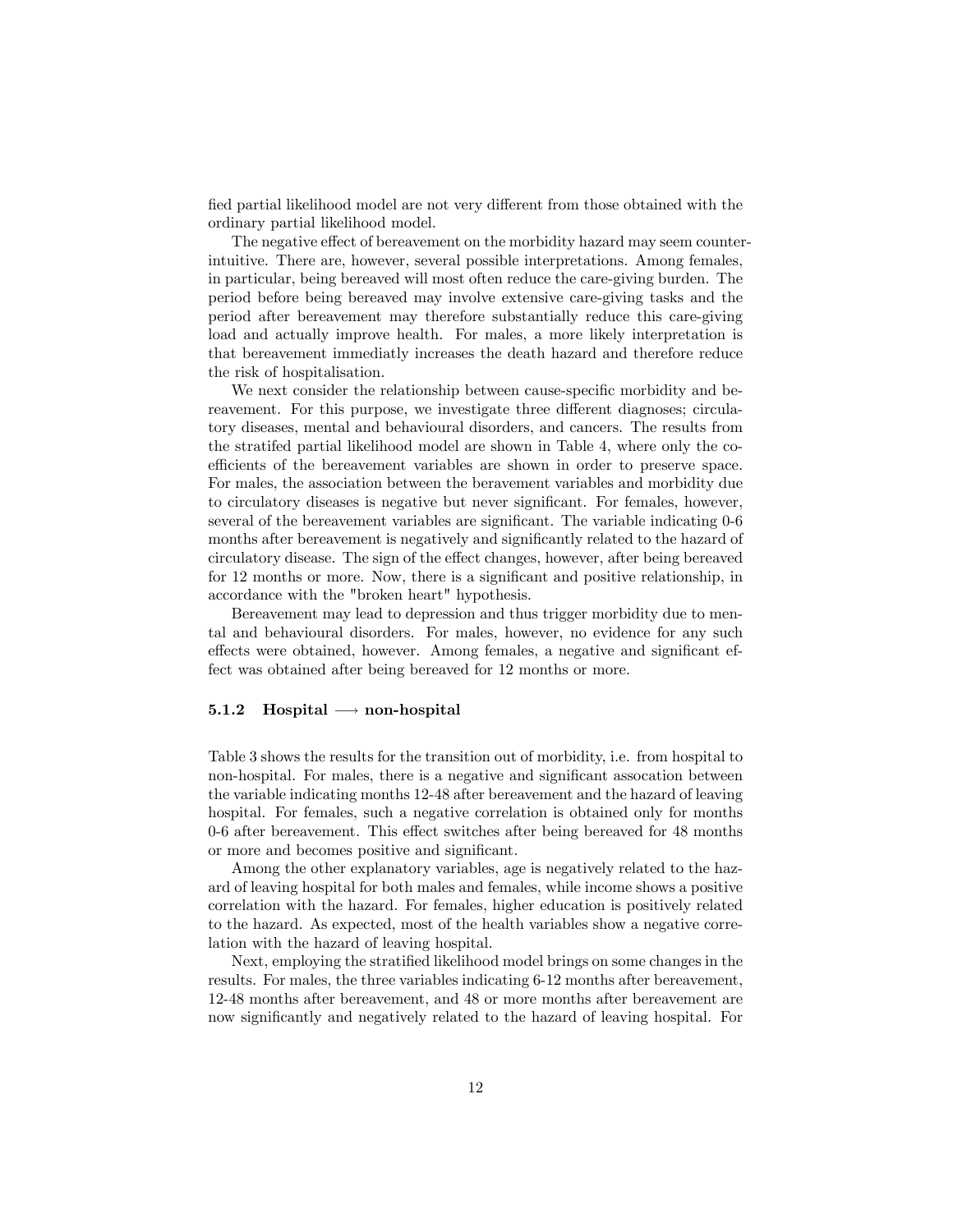females, there is now also a negative correlation between the variables indicating months 12-48 and months 48 and more after bereavement and the hazard.

The results in this section are quite as expected. Being sick at hospital means that there will be no reduced care-giving burden for the respondent following bereavement. More likely is that the hospitalised respondent was the one receiving care. This may reduce the hazard of leaving hospital, since the supply of care-givers at home has been reduced.

#### 5.2 Bereavement and mortality

Next, we examine the correlation between bereavement and subsequent mortality, using first the ordinary partial likelihood method. Here, as in the previous section, bereavement is measured through 4 dummy variables indicating time after bereavement. Moreover, to start with, we make no distinction between hospital or non-hospital spells.

Table 5 shows the regression results. We perform separate regressions by gender, since previous studies suggest gender differences in the correlation between bereavement and mortality. Moreover, we control for the same set of variables as in the previous section. These variables are measured at the baseline, i.e. prior to experiencing bereavement.

We first consider the association between bereavement and all-cause mortality. As shown in Table 5, bereavement is associated with a significant and positive death hazard among men. The effect is greatest during the first 6 months after bereavement and then gradually declines in magnitude. The effects are still significant during all time periods after bereavement, though. This time pattern is consistent with the findings in many prior studies.

Among women, the correlation between bereavement and the mortality hazard is negative during most time periods after bereavement. The correlation never reaches statistical significance, however. Thus, there seems to be no significant effect of bereavement on mortality among females in our sample. Gender differences in the effects are typically found in the literature and women are commonly found to be less affected by bereavement.

Next, we separately consider the three major disease groups; circulatory diseases, cancer, and respiratory diseases. For circulatory diseases, a significant and positive effect on the death hazard is found for males during months 6-12 after bereavement. No effect is obtained for women. An analysis of the subgroups of myorcardial infarction and ischemic heart disease (not shown) reveal that the effect bereavement on circulatory diseases work mainly through these diagnoses. For cancer, a strong effect of bereavment on the death hazard is obtained for males during months 0-6 after bereavement and months 12-48. Among females, again, no significant effect is obtained. For both genders, no significant effect of bereavement on deaths from respiratoy diseases is obtained.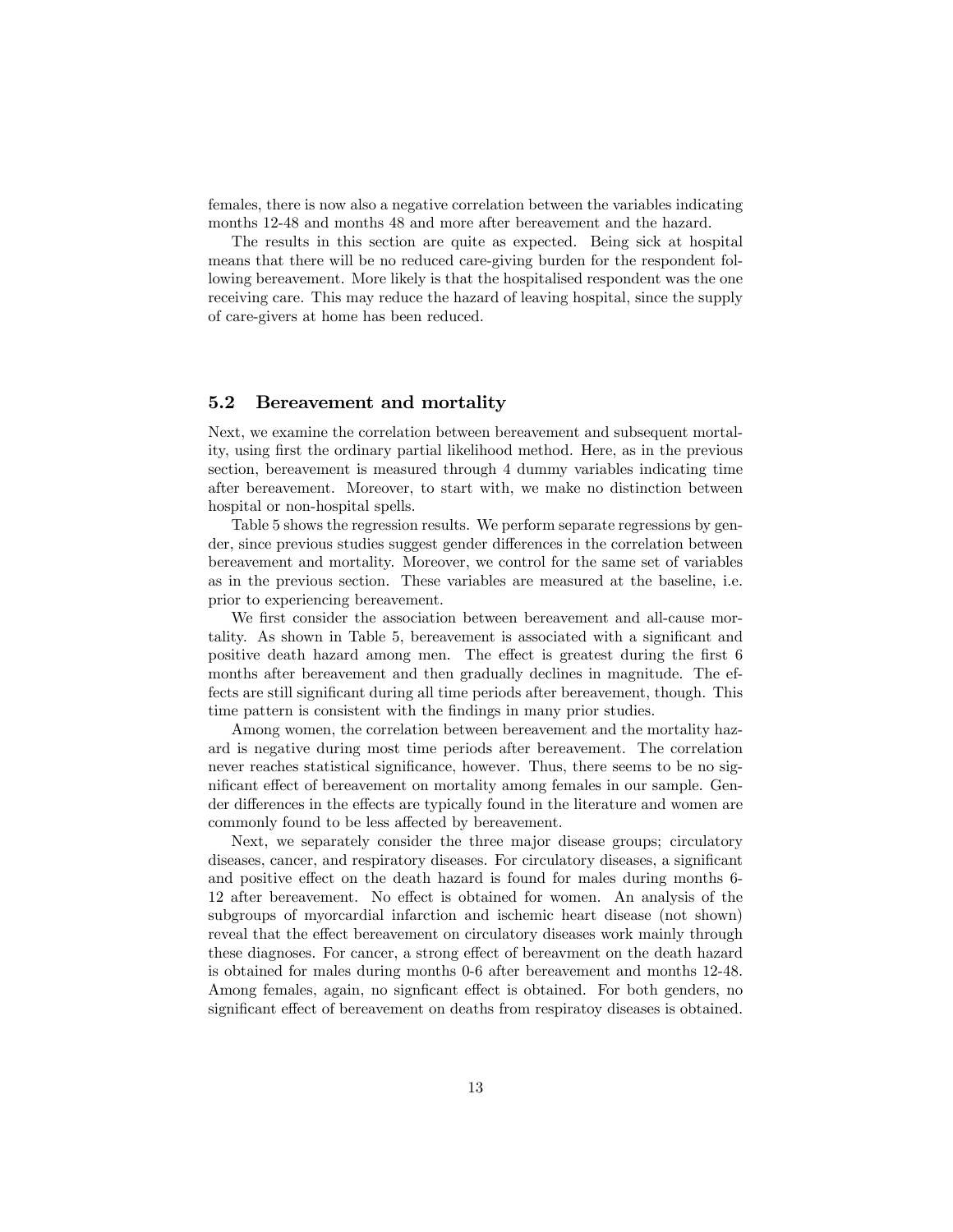|                              | Ordinary partial likelihood |             | Stratified partial likelihood |             |  |
|------------------------------|-----------------------------|-------------|-------------------------------|-------------|--|
| <b>Variables</b>             | <b>Males</b>                | Females     | <b>Males</b>                  | Females     |  |
| Months $0-6$                 | $-0.436***$                 | $-0.609***$ | $-0.243***$                   | $-0.329***$ |  |
|                              | (0.055)                     | (0.047)     | (0.079)                       | (0.065)     |  |
| Months 6-12                  | $-0.035$                    | $-0.158***$ | 0.033                         | 0.014       |  |
|                              | (0.054)                     | (0.046)     | (0.076)                       | (0.065)     |  |
| Months 12-48                 | 0.005                       | $-0.023$    | 0.069                         | 0.069       |  |
|                              | (0.025)                     | (0.022)     | (0.049)                       | (0.042)     |  |
| Months 48-                   | 0.017                       | $-0.028$    | 0.091                         | 0.056       |  |
|                              | (0.028)                     | (0.022)     | (0.067)                       | (0.056)     |  |
| Age                          | $0.031***$                  | $0.034***$  | $0.090***$                    | $0.073***$  |  |
|                              | (0.001)                     | (0.001)     | (0.003)                       | (0.003)     |  |
| Education                    | $-0.042**$                  | $-0.212***$ |                               |             |  |
|                              | (0.020)                     | (0.034)     |                               |             |  |
| Income                       | $0.000**$                   | $0.000***$  |                               |             |  |
|                              | (0.000)                     | (0.000)     |                               |             |  |
| Number of children           | 0.005                       | $0.015\,$   |                               |             |  |
|                              | (0.014)                     | (0.028)     |                               |             |  |
| Born in Sweden               | $-0.070***$                 | $0.011\,$   |                               |             |  |
|                              | (0.024)                     | (0.028)     |                               |             |  |
| Cancers                      | $0.276***$                  | $0.365***$  |                               |             |  |
|                              | (0.033)                     | (0.037)     |                               |             |  |
| Endocrine diseases           | $0.166***$                  | $0.214***$  |                               |             |  |
|                              | (0.020)                     | (0.020)     |                               |             |  |
| Mental disorders             | $0.079**$                   | $0.127***$  |                               |             |  |
|                              | (0.040)                     | (0.031)     |                               |             |  |
| Circulatory diseases         | $0.113***$                  | $0.151***$  |                               |             |  |
|                              | (0.012)                     | (0.015)     |                               |             |  |
| Outer violence and accidents | $0.119***$                  | $0.180***$  |                               |             |  |
|                              | (0.026)                     | (0.030)     |                               |             |  |
| Other diseases               | $0.059***$                  | $0.061***$  |                               |             |  |
|                              | (0.012)                     | (0.015)     |                               |             |  |
| Activity limitations         | $0.227***$                  | $0.127***$  |                               |             |  |
|                              | (0.013)                     | (0.015)     |                               |             |  |
| Observations                 | 39598                       | 33531       | 39598                         | 33531       |  |
|                              | $\alpha$                    | $\sim$      |                               |             |  |

Table 2: Association between bereavement and morbidity. Transition from nonhospital to hospital.

Standard errors in parentheses

\*\*\* p<0.01, \*\* p<0.05, \* p<0.1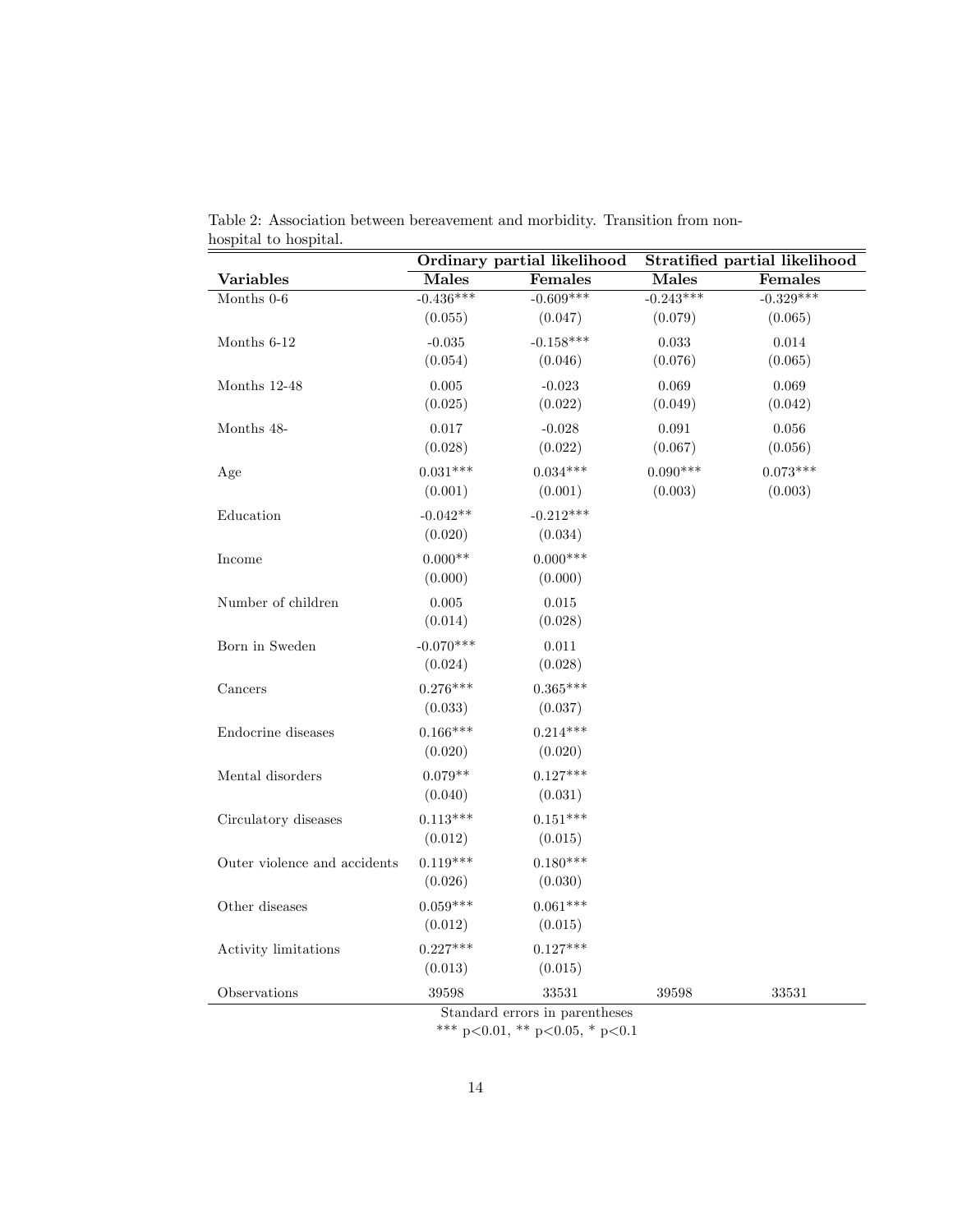|                                       | Ordinary partial likelihood |             | <b>Stratified partial likelihood</b> |                |  |
|---------------------------------------|-----------------------------|-------------|--------------------------------------|----------------|--|
| Variables                             | <b>Males</b>                | Females     | <b>Males</b>                         | <b>Females</b> |  |
| Months $0-6$                          | $-0.014$                    | $-0.092*$   | 0.065                                | $-0.120*$      |  |
|                                       | (0.056)                     | (0.047)     | (0.080)                              | (0.067)        |  |
| Months 6-12                           | $-0.084$                    | $-0.038$    | $-0.144*$                            | $-0.017$       |  |
|                                       | (0.057)                     | (0.047)     | (0.080)                              | (0.067)        |  |
| Months 12-48                          | $-0.053**$                  | $-0.025$    | $-0.177***$                          | $-0.089**$     |  |
|                                       | (0.026)                     | (0.022)     | (0.052)                              | (0.044)        |  |
| Months 48-                            | 0.009                       | $0.072***$  | $-0.153**$                           | $-0.130**$     |  |
|                                       | (0.029)                     | (0.021)     | (0.069)                              | (0.058)        |  |
| Age                                   | $-0.013***$                 | $-0.016***$ | $-0.024***$                          | $-0.013***$    |  |
|                                       | (0.001)                     | (0.001)     | (0.003)                              | (0.004)        |  |
| Education                             | 0.022                       | $0.063*$    |                                      |                |  |
|                                       | (0.019)                     | (0.032)     |                                      |                |  |
| Income                                | $0.000***$                  | $0.000***$  |                                      |                |  |
|                                       | (0.000)                     | (0.000)     |                                      |                |  |
| Number of children                    | 0.004                       | $-0.010$    |                                      |                |  |
|                                       | (0.014)                     | (0.028)     |                                      |                |  |
| Born in Sweden                        | $-0.006$                    | $-0.025$    |                                      |                |  |
|                                       | (0.023)                     | (0.027)     |                                      |                |  |
| Cancers                               | $-0.044$                    | $-0.075**$  |                                      |                |  |
|                                       | (0.033)                     | (0.038)     |                                      |                |  |
| Endocrine diseases                    | $-0.127***$                 | $-0.033*$   |                                      |                |  |
|                                       | (0.020)                     | (0.020)     |                                      |                |  |
| Mental disorders                      | $-0.074*$                   | $-0.157***$ |                                      |                |  |
|                                       | (0.040)                     | (0.031)     |                                      |                |  |
| Circulatory diseases                  | $0.023^{\ast}$              | $0.028*$    |                                      |                |  |
|                                       | (0.012)                     | (0.014)     |                                      |                |  |
| Outer violence and accidents          | $0.027\,$                   | $-0.041$    |                                      |                |  |
|                                       | (0.026)                     | (0.030)     |                                      |                |  |
| Other diseases                        | $-0.078***$                 | $-0.033**$  |                                      |                |  |
|                                       | (0.012)                     | (0.014)     |                                      |                |  |
| Activity limitations                  | $-0.074***$                 | $-0.086***$ |                                      |                |  |
|                                       | (0.013)                     | (0.015)     |                                      |                |  |
| Observations                          | 33225                       | 22693       | 33225                                | 22693          |  |
| $C_{\perp}$<br>- 11<br>$\overline{1}$ |                             |             |                                      |                |  |

Table 3: Association between bereavement and morbidity. Transition from hospital to non-hospital.

Standard errors in parentheses

\*\*\* p<0.01, \*\* p<0.05, \* p<0.1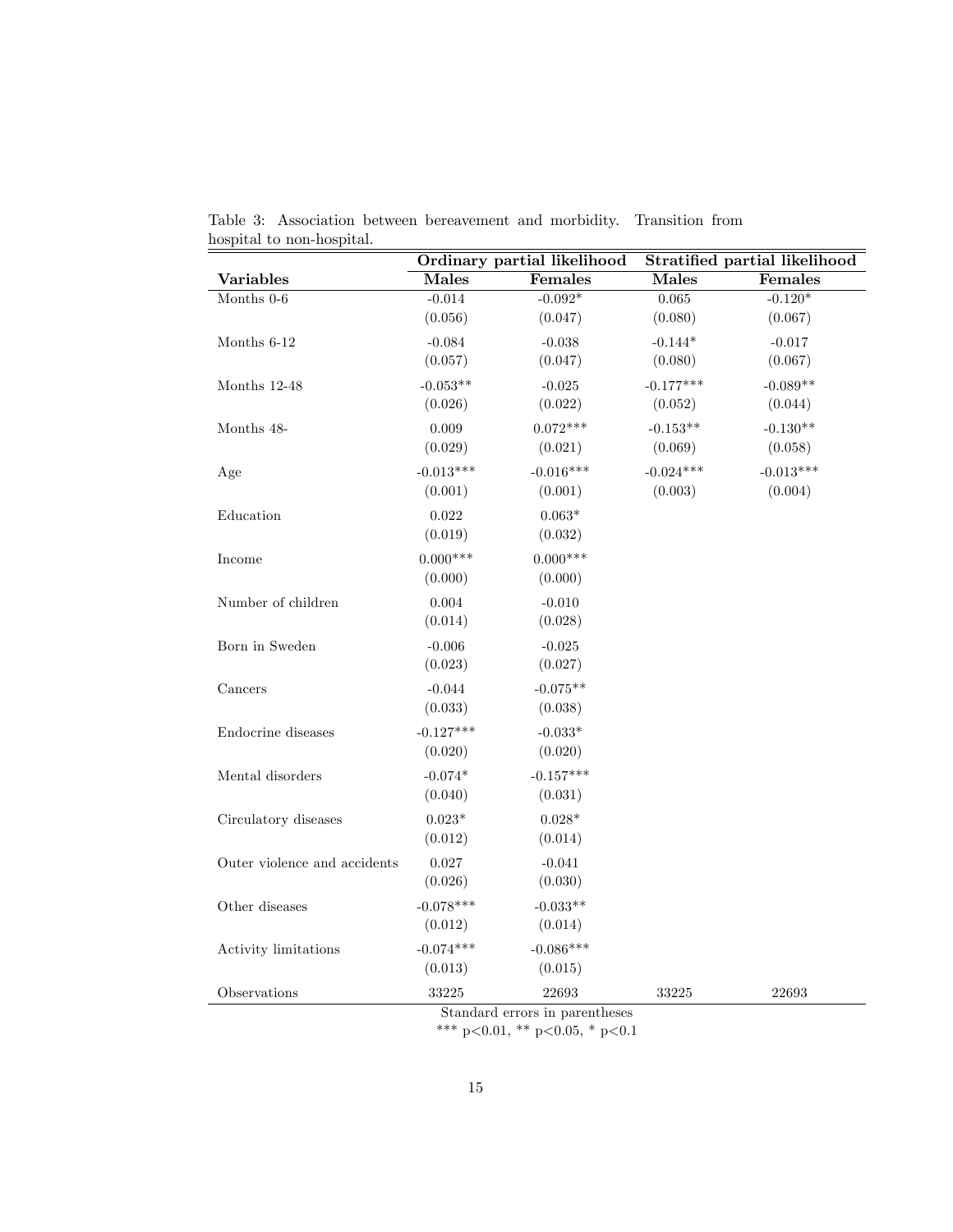Table 4: Association between bereavement and cause-specific morbidity. Stratified partial likelihood estimates.

| Causes of morbidity                        | Morbidity (males) |             |             | Morbidity (females |
|--------------------------------------------|-------------------|-------------|-------------|--------------------|
| Variables                                  | Coefficient       | (Std. Err.) | Coefficient | (Std. Err.)        |
| Circulatory diseases (ICD<br>$100 - 199$ ) |                   |             |             |                    |
| Months $0-6$                               | $-0.260$          | (0.147)     | $-0.323**$  | (0.143)            |
| Months 6-12                                | $-0.085$          | (0.146)     | 0.175       | (0.130)            |
| Months 12-48                               | $-0.037$          | (0.091)     | $0.273**$   | (0.088)            |
| Months 48-                                 | 0.072             | (0.123)     | $0.234*$    | (0.118)            |
| All cancers (ICD $C00-D48$ )               |                   |             |             |                    |
| Months $0-6$                               | $-0.346$          | (0.236)     | $-0.775**$  | (0.201)            |
| Months $6-12$                              | $-0.242$          | (0.238)     | $-0.219$    | (0.225)            |
| Months 12-48                               | 0.010             | (0.144)     | $-0.270$    | (0.146)            |
| Months 48-                                 | $-0.278$          | (0.212)     | $-0.195$    | (0.205)            |
| Mental and behaviour (ICD F00-F99)         |                   |             |             |                    |
| Months $0-6$                               | 0.205             | (0.402)     | $-0.291$    | (0.307)            |
| Months $6-12$                              | 0.369             | (0.391)     | 0.026       | (0.346)            |
| Months $12-48$                             | $-0.183$          | (0.303)     | $-0.474*$   | 0.231              |
| Months 48-                                 | $-0.612$          | (0.571)     | $-1.128**$  | (0.325)            |

Table 5: Association between bereavement and all-cause mortality

| Variables                              | Mortality (Males) |                        | Mortality (Females) |                                         |  |
|----------------------------------------|-------------------|------------------------|---------------------|-----------------------------------------|--|
|                                        | Coefficient       | $(\mathrm{Std.}$ Err.) | Coefficient         | $(\overline{\text{Std}}. \text{ Err.})$ |  |
| Months $0-6$                           | $0.374***$        | (0.120)                | $-0.212$            | (0.159)                                 |  |
| Months $6-12$                          | $0.274**$         | (0.129)                | $-0.132$            | (0.154)                                 |  |
| Months 12-48                           | $0.109*$          | (0.062)                | 0.068               | (0.064)                                 |  |
| Months 48-                             | $0.109*$          | (0.066)                | $-0.017$            | (0.065)                                 |  |
| Age                                    | $0.217***$        | (0.044)                | 0.069               | (0.060)                                 |  |
| Age square                             | $-0.001***$       | (0.000)                | 0.000               | (0.000)                                 |  |
| Education                              | $-0.057$          | (0.057)                | $-0.314***$         | (0.120)                                 |  |
| Income                                 | $-0.000***$       | (0.000)                | $-0.000$ ***        | (0.000)                                 |  |
| Number of children                     | $-0.036$          | (0.045)                | 0.103               | (0.084)                                 |  |
| Born in Sweden                         | $-0.167**$        | (0.069)                | 0.045               | (0.092)                                 |  |
| Cancers                                | $0.581***$        | (0.090)                | $0.934***$          | (0.108)                                 |  |
| Endocrine diseases                     | $0.408***$        | (0.054)                | $0.500***$          | (0.062)                                 |  |
| Mental disorders                       | 0.070             | (0.111)                | $0.250***$          | (0.093)                                 |  |
| Circulatory diseases                   | $0.314^{***}\;$   | (0.033)                | $0.321***$          | (0.045)                                 |  |
| Outer violence and accidents           | 0.077             | (0.074)                | $0.196**$           | (0.095)                                 |  |
| Other diseases                         | $0.093***$        | (0.033)                | 0.072               | (0.045)                                 |  |
| Activity limitations                   | $0.491***$        | (0.035)                | $0.290***$          | (0.047)                                 |  |
| Observations                           | 13634             |                        | 16409               |                                         |  |
| $R^2$                                  |                   |                        |                     |                                         |  |
| Standard errors in parentheses         |                   |                        |                     |                                         |  |
| *** $p<0.01$ , ** $p<0.05$ , * $p<0.1$ |                   |                        |                     |                                         |  |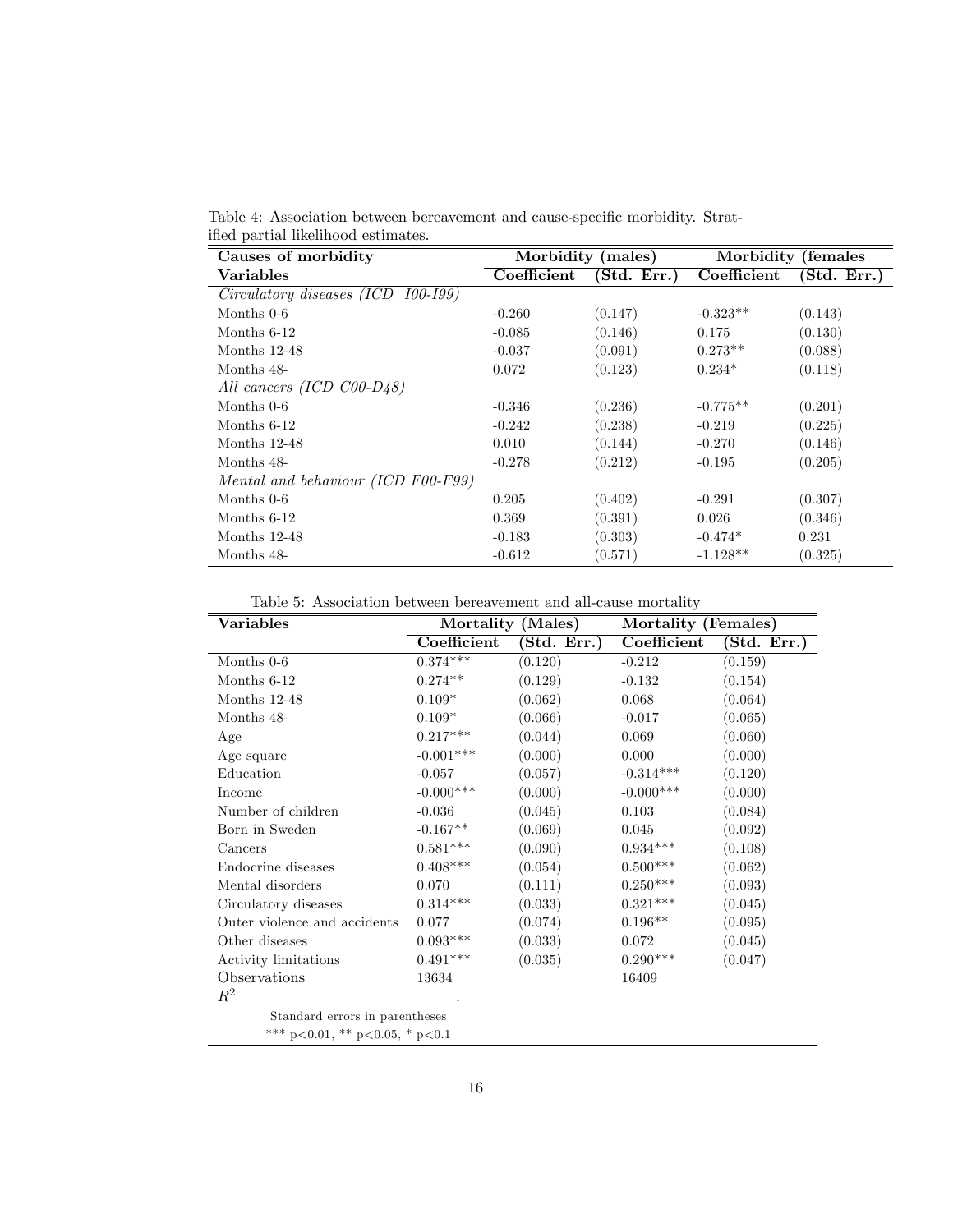| rapic 0. Theoclassical personnel percareflicity and increase, |                   |             |                     |                                              |  |
|---------------------------------------------------------------|-------------------|-------------|---------------------|----------------------------------------------|--|
|                                                               | Mortality (males) |             | Mortality (females) |                                              |  |
| Variables                                                     | Coefficient       | (Std. Err.) | Coefficient         | $(\overline{\mathbf{Std}}. \ \mathbf{Err.})$ |  |
| Circulatory diseases (ICD<br>$100 - 199$                      |                   |             |                     |                                              |  |
| Months 0-6                                                    | 0.220             | (0.174)     | $-0.380$            | (0.234)                                      |  |
| Months $6-12$                                                 | $0.333*$          | (169)       | $-0.280$            | (0.223)                                      |  |
| Months 12-48                                                  | 0.106             | (0.084)     | 0.027               | (0.089)                                      |  |
| Months 48-                                                    | 0.143             | (0.088)     | $-0.116$            | (0.090)                                      |  |
| All cancers (ICD C00-D48)                                     |                   |             |                     |                                              |  |
| Months 0-6                                                    | $0.678**$         | (0.222)     | $-0.069$            | (0.322)                                      |  |
| Months $6-12$                                                 | 0.074             | (0.304)     | 0.371               | (0.266)                                      |  |
| Months $12-48$                                                | $0.281*$          | (0.125)     | 0.218               | (0.132)                                      |  |
| Months 48-                                                    | $-0.196$          | (0.164)     | $-0.074$            | (0.144)                                      |  |
| <i>Respiratory diseases (ICD C00-D48)</i>                     |                   |             |                     |                                              |  |
| Months 0-6                                                    | 0.220             | (0.415)     | $-0.687$            | (0.716)                                      |  |
| Months $6-12$                                                 | $-0.139$          | (0.506)     | $-0.284$            | (0.589)                                      |  |
| Months $12-48$                                                | $-0.220$          | (0.232)     | $-0.144$            | (0.243)                                      |  |
| Months 48-                                                    | 0.122             | (0.207)     | 0.020               | (0.234)                                      |  |

Table 6: Association between bereavement and mortality.

### 6 Conclusions

In this paper, we examined the relationship between spousal bereavement and morbidity and mortality among elderly people. Our results suggest very different effects of bereavement on morbidity and mortality. The results show a negative relationship between bereavement and the morbidity hazard, suggesting a lowered risk of morbidity following bereavement. This would happen, for instance, if being bereaved reduces the care-giving burden of the surviving partner and thus improves health. For males, however, the effect most likely reflects a strong effect of bereavement on mortality. For all-cause morbidity, the effect is found only for the first 6 months following bereavement. The effect varies by cause, however. Examining circulatory diseases, the relationship between bereavement and the hazard is negative for the first 6 months following bereavement, but then turns positive and significant for 12 or more months after bereavement for females. This is in contrast to mental and behavioural disorders, where bereavement seems to reduce the hazard for all periods after bereavement for females.

Being bereaved while in reduced health, i.e. being at hospital, is a different story. Here, being bereaved is negatively related to the hazard of leaving hospital. This results is expected, since already frail individuals will not face any health-enhancing reduced care-giving burden following bereavement.

Considering mortality, our results show a strong bereavement effect among males. The effect gradually decreases over time. The effect is especially pronounced for myocardial infarction and cancers. Among females, no evidence of any bereavement effect on mortality is obtained.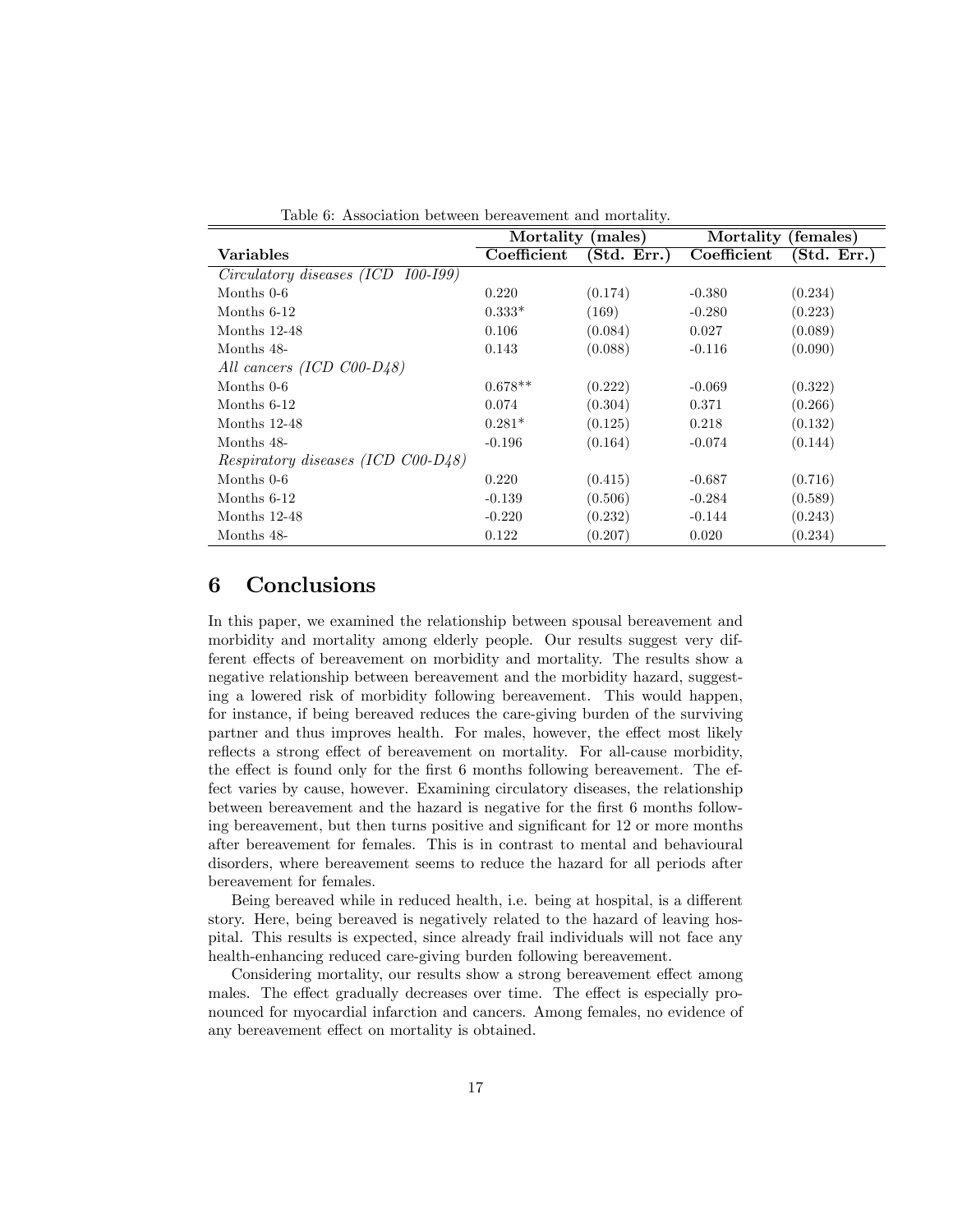Some caveats should be noted. For most respondents we are not able to control for possible re-marriage following bereavement. It should be noted, however, that the greatest effect of bereavement generally occurs during the first 6 months following bereavement, where re-marriage is unlikely to have occured yet. While later re-marriage may function as a buffer against an increased risk following bereavement, and may therefore partly explain the declining effect, re-marriage rates are very low above the age of 60. Moreover, re-marriage is more common among men at these ages, which, in that case, would bias the effects for males downwards. Yet, the effect of bereavement is mostly found among males.

Our results suggest that being bereaved may have some beneficial health effects among females. For males, however, the results suggest a potential for policies aimed at newly bereaved males. Carefully monitoring and providing help for bereaved males may be important for their remaining length of life.

### 7 References

Becker, Gary S. (1991). A treatise on the family. Cambridge: Harvard UP.

van den Berg, G., Lindeboom, M., Portrait, F. (2006). Conjugal Bereavement Effects on Health and Mortality at Advanced Ages. IZA DP No. 2358.

Bernheim, D. B., Forni, L., Gokhale, J., and Kotlikoff, L. J. (2003). The mistmatch between life insurance holdings and financial vulnerabilities: Evidence from the Health and Retirement Study. American Economic Review 93, 354-365.

Bolin, K., Lindgren, B., Lundborg, P. (2007). Informal and formal care among the elderly of Europe. Forthcoming in Health Economics.

Bowling, A. (1987). Mortality after bereavement. A review of the literature on survival periods and factor affecting survival. Social Science and Medicine,  $24, 11-24$ 

Bowling, A. (1994). Mortality after bereavement: An analysis of mortality rates and associations with mortality 13 years after bereavement. International Journal of Geriatric Psychiatry, 9, 445-459.

Chen, J.H., Bierhals, A.J., Prigerson, H.G., Kasl, S.V., Mazure, C.M., & Jacobs, S. (1999). Gender differences in the effects of bereavement-related psychological distress in health outcomes. Psychological Medicine, 29, 367-380.

Coombs, R. H. (1991) Marital status and personal well-being: A literature review. Family Relations 40, 97-102.

Harlow, S. D., Goldberg, E. L., & Comstock, G. W. (1991). A longitudinal study of risk factors for depressive symptomatology in elderly widowed and married women. American Journal of Epidemiology, 134, 526–538.

Holmes, T. H., & Rahe, R. H. (1967). The social readjustment rating scale. Journal of Psychosomatic Research, 11, 213–218.

Hu, Y., Goldman, N. (1990) Mortality differentials by marital status: An international comparison. Demography 27, 233-250.